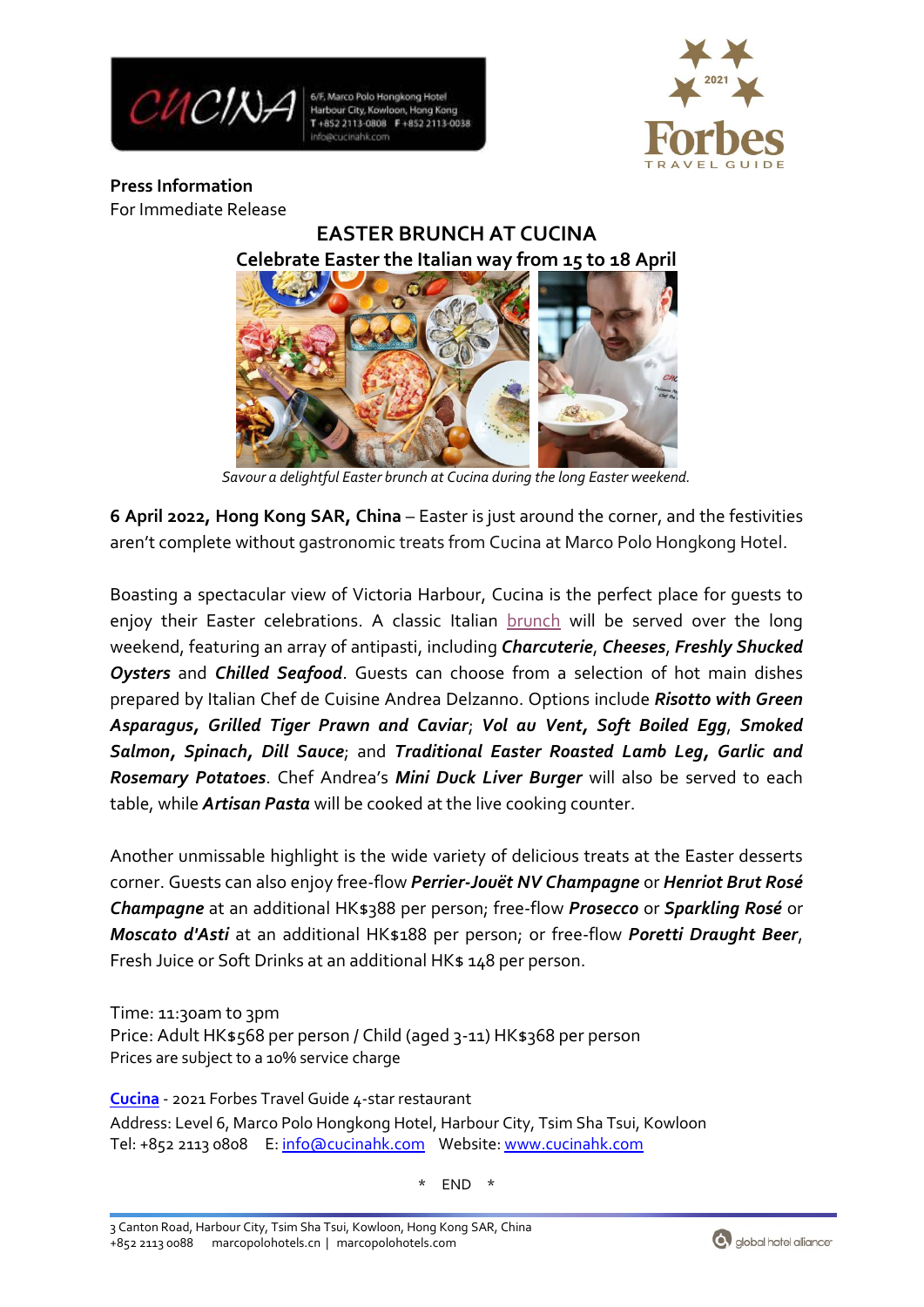

6/F, Marco Polo Hongkong Hotel Harbour City, Kowloon, Hong Kong T+852 2113-0808 F+852 2113-0038



## **About Marco Polo Hongkong Hotel EXPLORE DISCOVER EXPERIENCE**

Situated in the heart of Tsim Sha Tsui, Marco Polo Hongkong Hotel, which earned 2021 Forbes Travel Guide Recommended Award, is part of Harbour City – Hong Kong's largest shopping complex.

Comprised of 665 luxurious guestrooms and suites, many of which offer breathtaking waterfront views of celebrated Victoria Harbour. Within a short walk are landmarks such as the Hong Kong Museum of Art, Hong Kong Cultural Centre, and 1881 Heritage. The hotel is also on the doorstep of Star Ferry terminal and MTR subway stations.

Marco Polo Hongkong Hotel features an outdoor swimming pool, a gym, a lobby lounge, an all-day dining outlet, Cafe Marco, featuring a wide variety of gourmet cuisines from all over the world and our 2021 Forbes Travel Guide 4-star restaurant – Cucina, a renowned Italian Restaurant. The hotel has 14 function rooms; the largest venue can accommodate up to 430 guests, with the dedicated service of our professional Banquet Services Team.

The hotel is part of Wharf Hotels, a wholly owned subsidiary of The Wharf (Holdings) Ltd, a Hong Kong-listed company with core business interests in property and investments in communications and container-terminal operations. Other Wharf Hotels properties include Gateway Hotel and Prince Hotel in Hong Kong, as well as hotels in mainland China and the Philippines. Marco Polo Hongkong Hotel is a member of the Global Hotel Alliance (GHA), the world's largest alliance of independent hotel brands, bringing together more than 35 brands with over 570 hotels in 85 countries. Further details on Marco Polo Hongkong Hotel are available at marcopolohotels.com.

## **About Forbes Travel Guide:**

Forbes Travel Guide is the only global rating system for luxury hotels, restaurants and spas. Our anonymous professional inspectors evaluate based on up to 900 objective standards, with an emphasis on exceptional service, to help discerning travelers select the world's best luxury experiences. The only way to get a Five-Star, Four-Star or Recommended rating is by earning it through our independent inspection process. For more information about Forbes Travel Guide, please visit [ForbesTravelGuide.com.](http://www.forbestravelguide.com/)

## **About GHA DISCOVERY**

Launched in 2010, GHA DISCOVERY is the world's largest loyalty programme for independent hotel brands, featuring more than 500 hotels, resorts and palaces across 35 brands. Members enjoy VIP recognition, thoughtful benefits and generous rewards at home or away. Recently the programme has evolved to include an additional tier and flexible paths to upgrade through nights/stays, eligible purchases or number of brands stayed, making it easier and faster for members to reach elite status. Unlike more traditional programmes, GHA DISCOVERY does not ask members to count points towards their next upgrade. Instead, members earn and spend DISCOVERY Dollars (D\$), an exclusive rewards currency. They also enjoy members-only Experiences curated by each hotel and have access to properties close to home, without a stay, through member-only Local Offers.

For more information about GHA DISCOVERY or to join, visit www.ghadiscovery.com or download the GHA DISCOVERY mobile app. Travellers can also connect with GHA DISCOVERY on Instagram and Facebook.

\* \* \*